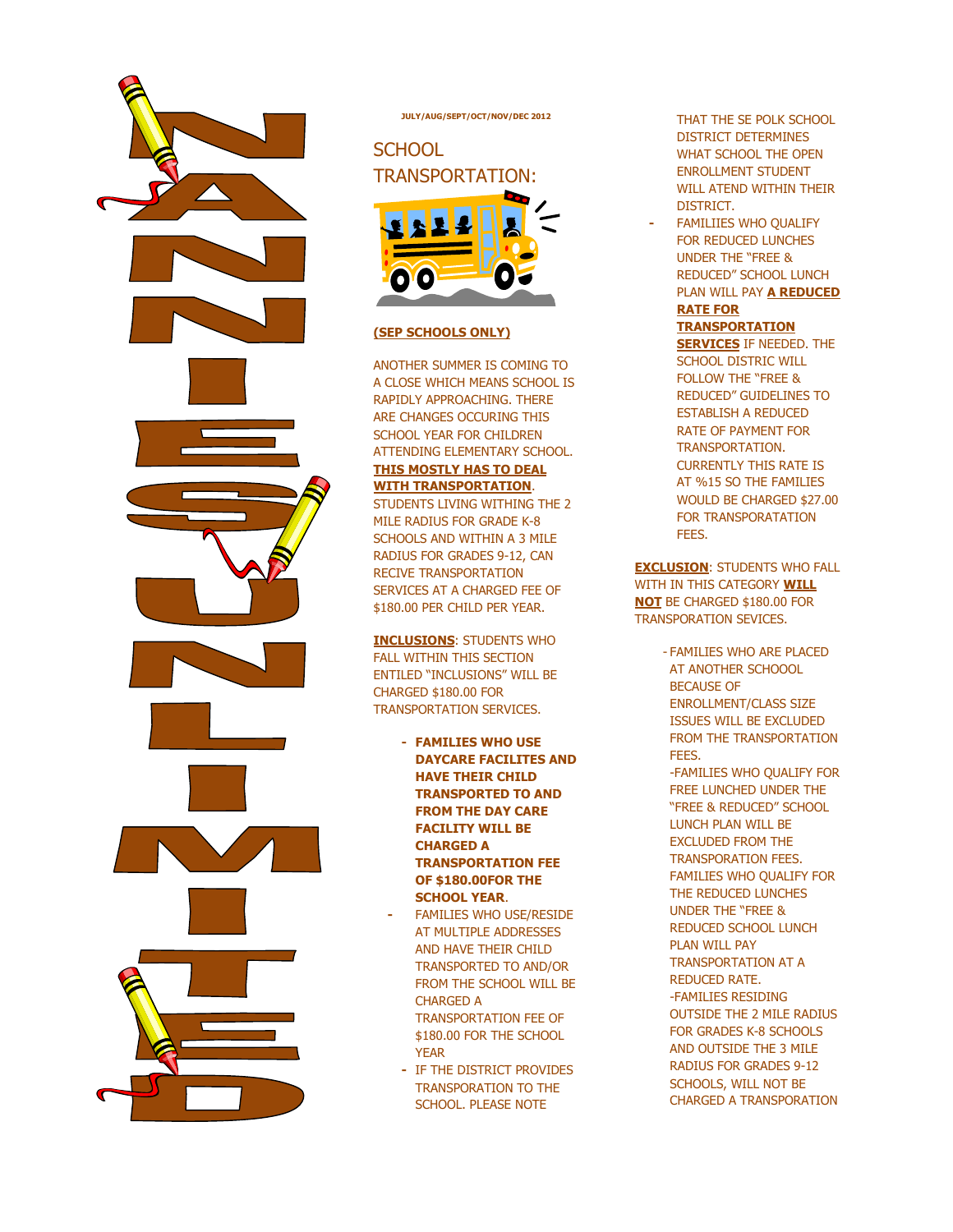FEE BY THE SE POLK SCHOOL DISTRICT, UNLESS THEY ARE USING MULTI ADDRESS TO HAVE THEIR CHILDREN TRANSPORTED TO AND/OR FROM THEIR RESPECTIVE **SCHOOL** 

### **TRANSPORATION FEES PROCESSING:**

THE SE POLK SCHOOL DISTRICT WILL DEVELOP A PROCESS IN ORDER TO CHARGE TRANSPORTATION FEES TO FAMILIES DURING THEIR SCHOOL REGISTRATION PERIOD. FAMILIES WHO QUALIFY FOR FREE OR REDUCED LUNCH WILL NEED TO COMPLETE THE FREE/REDUCED LUNCH APPLICATION FORM IN ORDER TO HAVE THE TRANSPORTATION FEE EITHER REDUCED OR WAIVED. PAYMENT IS REQUIRED DURING THE REGISTRATION PERIOD. IF THE TRANSPORTATION FEE IS NOT PAID ONE WEEK PRIOR TO THE FIRST DAY OF SCHOOL, THE S.E. POLK SCHOOL DISTRICT WILL NOT PROVIDE TRANSPORTATION SERVICES TO THE FAMILY UNTIL THE TRANSPORTATION FEE IS PAID IN FULL. TRANSPORATION FEES PAID WITHIN SEVEN DAYS PRIOR TO SCHOOL STARTING COULD RESULT IN DELAYED SERVICE TO THE FAMILY. THE S.E. POLK SCHOOL DISTRICT WILL NOT ACCEPT PARTIAL PAYMENT FOR TRANSPORTATION FEES UNLESS THE FAMILY QUALIFIES FOR REDUCED LUNCHES. IF THIS IS THE CASE THEN THE FAMILY WILL BE REQUIRED TO MAKE FULL PAYMENT, MINUS THE PERCENTAGE OF REDUCTION, ACCORDING OT THE "FREE AND REDUCED" LUNCH GUIDELINES.

IF YOU HAVE ANY OTHER QUESTIONS PLEASE GO TO THE SOUTH EAST POLK WEBSITE AND READ ALL ABOUT THE "FEE BASED TRANSPORTATION PLAN"

#### WWW.SW.POLK.K12.IA.US





## **Kindergarteners for 2012 – 2013 School year.**

The children appear to be really enjoying their summer session; however, everything comes to end at some point. With only a few weeks until school begins we would like to touch base with you again in regards to your plans for your child this school year. Each year we have numerous calls from parents inquiring about our school program. Since we try to cater to our current parents, we need to know how many children will continue attending the Center this fall. This information will help us if we can accommodate children who do not attend at this time. We have some "new" schoolers (kindergartners) so we need to review things that are specific to children in school. If your child rides the bus: the first week or so of school, we assign an older child to your kindergartner to assure they get on and off of the bus at the right place. This seems to work really well.

If your child attends **Four Mile Elementary** the bus picks the children up at approx. 8:20 am at the entrance of the Center's parking lot.

If your child attends **Delaware, Willowbrook, Altoona or Clay Elementary** the bus picks the children up at approx. 7:40 am Runnells at 8:00 am.

Our staff attends to the children while they wait for the bus.

Every **Wednesday** the children of **Four Mile** get out of school at 1:55 pm and return to the entrance of our parking lot at approx. 2:00 pm. **Willowbrook, Centennial,** 

#### **Altoona, Clay and Delaware**

schools return to the Center at approx. 2:20 pm. **Runnells** at 2:30 pm.

Again, our staff waits for them as they disembark from the bus and into the building.

On Monday, Tuesday, Thursday, and Friday children will return from school at approximately 4:00 pm

If your child attends **Pleasant Hill**, our staff will take your child (ren) to and from school in one of our vans. All vans have appropriate restraint systems in place. We will immediately notify you if your child is not available to be picked up by our van or is not delivered by the bus after school.

Please continue to use the Schooler's (Hornets) communication sheet located under the bulletin board in the main lobby for any communication you need to convey to your child's before or after school teacher. This communication sheet is reserved for school aged children only. Our teacher's will initial the sheet after they read it to let you know they read it.

## The rate for the **before and after school program is**

**\$75.00/wk/child**. This rate includes an after school snack and a "spot" at the Center for various reasons, such as no school day or days when the children get out of school early. **If the children do not have school on a particular day there is an additional \$35.00 drop in charge.** We post "sign-up sheets" for scheduled "no school days" on the Hornet's Bulletin Board to assist us with staffing and food prep. If you sign your school

age child up you **must prepay** for the day. If there is more than one day of "no school", your rate never exceeds the weekly rate of \$110.oo/wk. **The rate for before and after school is** 

**\$55.00/wk/child**. If you request your child to come during breaks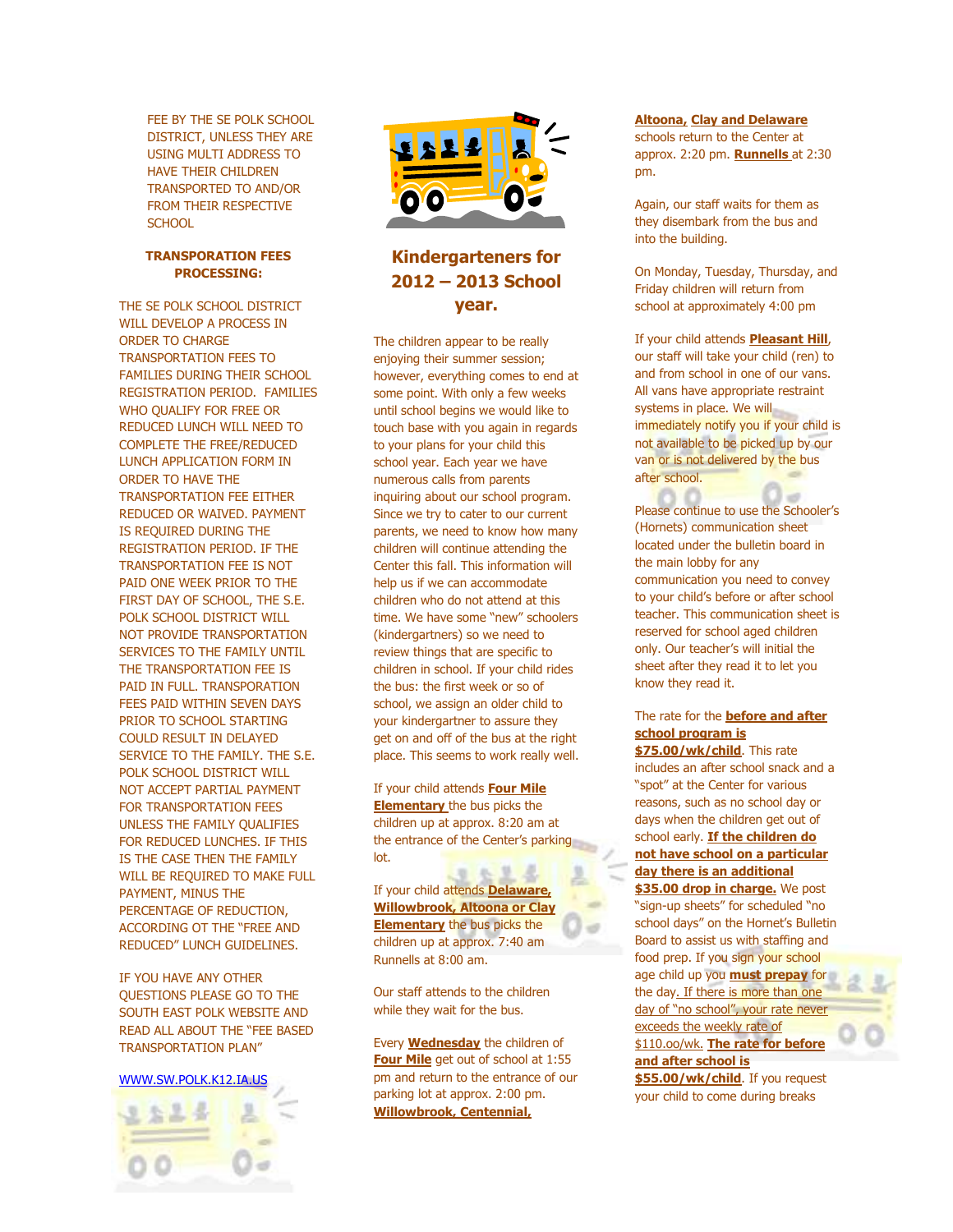m

only, you will need to call well before each break to check if there is an opening available.

To ensure your child's fall reservation, you will need to complete and return the registration form (Those have been provided to you in your child's cubby.)



## **Preschool 2012-2013**

Just a reminder that The Nannies Unlimited Child Center and Preschool Inc. preschool program begins the **first Tuesday after Labor Day**, **September 4, 2012** and continues through until the middle of May 2011. Classes will be held Monday through Friday 8:30 am until 11:00 am.

Children who turn three years of age **PRIOR to September 15, will**

participate in our "Ladybug" preschool program and those children who have turned the age of four **PRIOR to September 15**, will participate in our "Firefly" preschool program.

#### **The Preschool Teachers will make the children's room changes on Tuesday August 21,**

**2012**. Parents, when picking your child up from daycare this day, please go to their new assigned room. The Ladybug room is located in the lower level of the preschool building and the Fireflies are located on the main floor in the preschool building. On Wednesday August 22, 2012 parents may begin taking their "preschooler" to their appropriate room.





#### **PRESCHOOL SUPPLIES**:

One of our goals here at The Nannies is to help parents decrease stress levels thereby allowing them an increase in quality time spent with their children. One of the ways we are attempting to decrease stress and ensure each student has the appropriate materials necessary to be organized and ready to learn, The Nannies Unlimited Child Center and Preschool Inc. will again purchase all preschool supplies necessary for students in the **Ladybug** (3-4 year old room and the **Fireflies** (4-5 year old room) **The cost of this supply packet is \$25.00 per preschooler.** Please make your payment **PRIOR to Friday AUG 10, 2012.** This will allow us time to formulate the supplies in time for the first day of preschool. You may include this payment with your weekly tuition. Please make note that you have included this with your payment.



**Annual Re-Registration Fees are Due!** 

It's that time of year again when your **\$35.00/child annual reregistration fee is due**. You can submit those payments along with your weekly tuition. These fees will be **due by Friday August 10, 2012.**



## **Policy Reminders:**

**Children must be signed in and out by their parents and escorted to their assigned room when arriving and leaving the Center**. (Please do not allow your children to write on the sign in record, parents only!)

Parents if your child is not going to attend the Center for the day, please notify us **prior to 8:00 am** so we may adjust our staffing and meals accordingly.

Weekly tuitions continue to be due Monday for the week your child is attending. There are late fees assessed after Monday at 5:30 pm. Please include a \$10.00 late fee on Tuesday if you did not remit payment on Monday.

 If your child will be attending elementary school this year (2011- 2012), please remember to sign in on the "Hornet" communication sheet located east of the coffee maker in the front lobby.

The Center opens their doors **at 6:00 am** if you should arrive prior to this time and our doors are unlocked; please stay with your child until 6:00 am. Our staff needs a few minutes to gather supplies to ready themselves for the day.

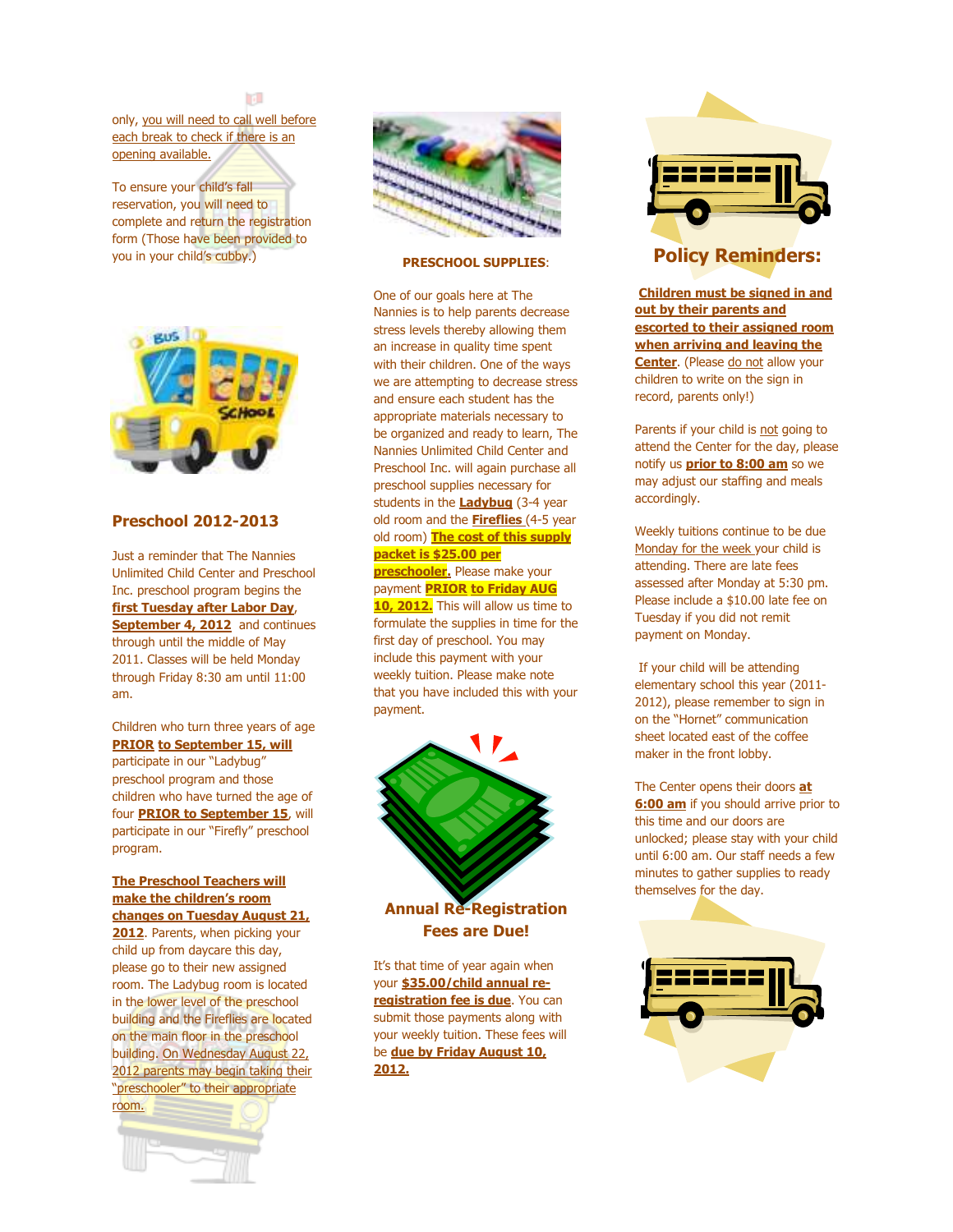

WE WILL BE SENDING OUT PROGRESS REPORTS TO OUR **PRESCHOOL** PARENTS AT THE HALfWAY POINT OF THE SCHOOL YEAR. WE ASK THAT YOU REVIEW THOSE AND RETURN THEM TO YOUR TEACHER SO SHE CAN FINISH THE SECOND SEMESTER OF PRESCHOOL AND GIVE THOSE OUT AGAIN AT THE END OF THE YEAR. THANK YOU SO MUCH FOR YOUR SUPPORT.

### **FIELD TRIPS.**

THERE WILL BE SOME SCHEDULED. FIELD TRIPS DURING THE PRESCHOOL YEAR. PARENTS PLEASE KEEP YOUR EYES OPEN FOR THESE POSTINGS. WE ARE SURE THEY WILL BE GOING TO THE PUMPKIN PATCH IN MIDDLE TO LATE OCTOBER 2012.



#### CHRISTMAS PROGRAM



WE WILL BE HAVING OUR **ANNUAL CHRISTMAS PROGRAM** ON **THURSDAY DECEMBER 20, 2012**. THERE IS LIMITED SEATING SO WE ASK THAT PARENTS LIMIT THE NUMBER OF QUESTS YOU INVITE. THE CHILDREN ARE SO EXCITED TO PERFORM FOR YOU AND WILL BE WORKING HARD TO SHOW OUR PARENTS ALL OF THEIR TALENTS. WE APPRECIATE EVERYONE'S SUPPORT.



WE ASK THAT YOU USE THE **EAST DRIVEWAY AS THE ENTRANCE** AND THE **WEST DRIVEWAY AS YOUR EXIT.** THIS WAY WE ARE NOT HAVING ACCIDENTS AND THE FLOW OF TRAVIC RUNS MORE SMOOTHLY. ALSO WITH ALL THE CONSTRUCTION ON OAKWOOD WE APPRECIATE ALL OF YOUR PATENCE WITH THIS. WE WERE TOLD THAT THIS COULD GO ON UNTIL OCTOBER 2012. THANK YOU ALL FOR YOUR SUPPORT WE APPRECIATE THIS SO MUCH.



## **CIGARETTE BUTTS:**

WHEN CHILDREN ARE LEAVING OR ENTERING THE CENTER THEY ARE FINDING USED CIGERETTE BUTTS, PICKING THEM UP AND MIMICKING WHAT ADULTS DO WITH THEM. ICK! PLEASE DISGARD THEM IN YOUR CARS AS YOU WOULD ANY OTHER TIME. WE ARE A SMOKE FREE FACILITY.



**NATHAN SMITH AND ALLISON ROCKWELL WERE JOINED IN MARRIAGE SATURDAY JULY 28, 2012. WE TAKE PARTIAL CREDIT FOR THE TWO OF THEM GETTING TOGETHER! ALLISON WORKED IN OUR TWO YEAR OLD ROOM AND NATHAN WORKED IN OUR SCHOOLER'S ROOM WHEN THEY MET. WE WANT TO WISH THEM OUR BEST AND A HAPPY THEREAFTER.** 



WE WOULD LIKE TO THANK ALL OUR PARENTS, FAMILIES, AND GUESTS WHO HAVE DONATED SUPPLIES TO OUR CENTER. WE PUT EVERYTHING TO GOOD USE AND WE REALLY APPRECIATE EVERYTHING THAT IS GIVEN TO US. PAPER, CRAYONS, PAINT, TOYS, BOOKS, STOLLERS, HIGH CHAIRS, AND MUCH MORE. **THANK YOU SO VERY MUCH.** 

## **PAPER SUPPLY**



IF ANYONE HAS EXTRA PAPER IN THEIR OFFICE THEY WOULD LIKE TO RECYCLE THROUGH OUR CENTER WE WOULD GREATLY APPRECIATE THIS. CHILDREN DO A LOT OF DOODLING, ARTS & CRAFTS AND MAKING PROJECTS. WE GO THROUGH ENORMAOUS AMOUNTS OF PAPER AND COULD USE MORE. THANK YOU SO MUCH FOR TAKING THE TIME TO BRING THIS TO OUR **CENTER** 

## **REMINDER OF TEETH BRUSHING.**

WE LIKE TO HAVE THE CHILDREN BRUSH THEIR TEETH EVERY MORNING AROUND 8:30 ISH. WITH THIS, THE CHILDREN NEED A TOOTHBRUSH AND SMALL AMOUNT OF TOOTH PASTE. WE LIKE FOR TOOTHBRUSHES TO BE CHANGED OUT EVER SO OFTEN AND THE STAFF WILL LET YOU KNOW WHEN THIS SHOULD OCCUR. THERE ARE TIMES THAT WE HAVE A RASH OF SORE THROATS OR STREPT THROATS AND ALTHOUGH WE SANITIZE THE TOOTHBRUSHES FREQUENTLY WE NEED TO HAVE THEM CHANGED OUT EVER SO OFTEN. WE WILL LET YOU KNOW WHEN THAT HAPPENS. EACH ROOM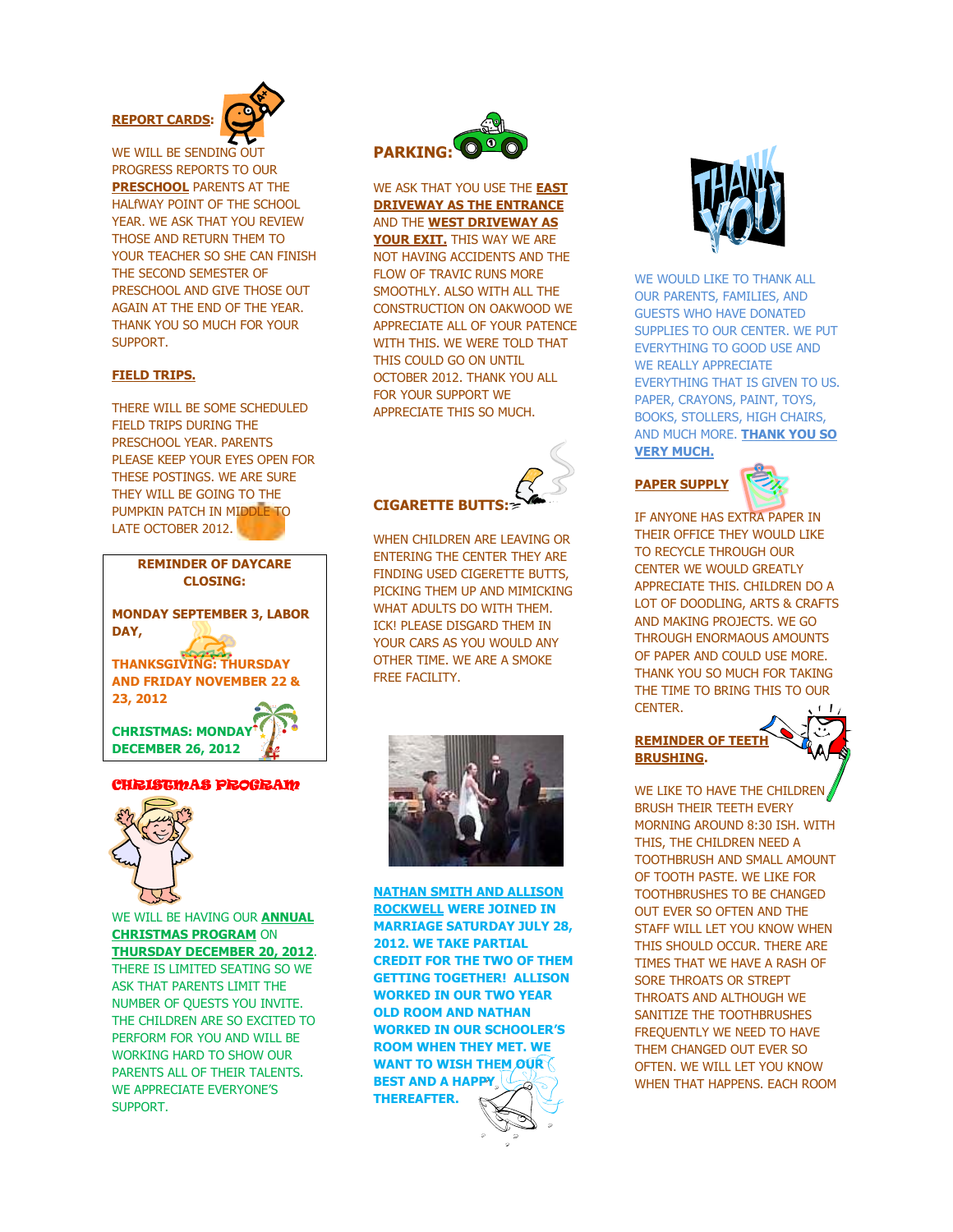WILL POST A NOTE OF THOSE REQUESTS.



HERE AT THE NANNIES UNLIMITED, WE SAY GRACE DURING OUR MEALS & SNACKS. THE PRAYER IS SIMPLE AND GOES LIKE THIS:

**GOD IS GREAT** 

 **GOD IS GOOD** 

 **AND WE THANK HIM** 

**FOR OUR FOOD** 

 **AMEN.** 



**PLEDGE OF ALLEGIANCE**;

THE NANNIES ALSO RECITE THE PLEDGE OF ALLEGIANCE DAILY. YOU MIGHT HEAR THEM RECITING THIS AT HOME; WE ENCOURAGE YOU TO HELP THEM ALONG WITH THIS.

## **FOCUS OF THE WEEK:**

JUST A REMINDER THAT WE HAVE A "FOCUS OF THE WEEK" COMMUNICATION BOARD. THIS IS LOCATED ACROSS THE HALL FROM THE SCHOOLERS ENTRANCE DOOR, OUTSIDE THEIR RESTROOM. THERE ARE CERTAIN DAYS THEY HAVE SHOW AND TELL, SO PLEASE CHECK THIS FREQUENTLY SO YOUR CHILD IS PREPARED AND THAT IT ALSO HAS SOMETHING TO DO WITH THE FOCUS OF THE WEEK. THIS HELPS THE CHILD TALK ABOUT THIS A HEAD OF TIME AND FURTHER REINFORCE HOW THE FOCUS OF THE WEEK RELATES TO THEIR SHOW AND TELL.



WITH WINTER WEATHER<sup>775</sup> APPROACHING, HARD TO BELIEVE WITH 100+ DEGREES OF HOT, HOT WEATHER, WE ASK THAT YOU BRING BOOTS, GLOVES, HATS, AND CLOTHING APPROPRIATE FOR PLAYING IN THE SNOW. PART OF LEARNING IS FOLLOWING DIRECTIONS AND PART OF FOLLOWING DIRECTIONS IS LEARNING HOW TO SEQUENCE. PUTTING ON CERTAIN CLOTHES BEFORE OTHERS (IE, GLOVES AFTER YOUR COAT) ETC… IT IS A REALLY FUN TIME WHEN THE CHILDREN CAN GO OUTDOORS TO PLAY IN THE SNOW

## **DIAPERS/WIPES**



PARENTS OF THOSE CHILDREN USING DIAPERS OR PULLUPS, PLEASE REMEMBER THE SUPPLIES ARE DUE THE **FIRST MONDAY OF EVERY MONTH.** WE ASK THAT A LARGE CONTAINER OF **DIAPERS AND A CONTAINER OF WIPES** BE GIVEN TO YOUR CHILD'S TEACHERS SO THEY CAN RECORD YOU HAVE GIVEN YOUR DAIPERS FOR THAT MONTH. THIS POLICY WORKS REALLY WELL. HOWEVER, IF WE NEED MORE DIAPERS WE WILL LET YOU KNOW ON YOUR COMMUNICATION SHEETS.

**ATTENDANCE:** 

REMEMBER WHEN YOUR ARE PLANNING TO KEEP YOUR CHILD HOME FOR THE DAY PLEASE REMEMBER TO NOTIFY THE CENTER PRIOR TO 8 AM SO WE CAN DO OUR LUNCH COUNTS AND ALSO TO MAKE SURE EVERYONE IS ALRIGHT IN YOUR HOUSEHOLD. KEEP IN MIND WE BEGIN LUNCHES AROUND 11 AM. IF YOUR CHILD IS NOT HERE BY THEN AND WE HAVE NOT HEARD FROM YOU WE WILL CONSIDER YOUR CHILD ABSENT FOR THE DAY.

## **SIGN IN RECORDS:**



PLEASE MAKE SURE YOU ARE SIGNING YOUR CHILDREN IN AND BACK OUT ON OUR ATTENDANCE RECORD LOCATED IN THE FRONT LOBBY. THESE DOCUMENTS ARE VERY IMPORTANT AND REVIEWED BY OTHERS. WE NEED TO KEEP

THEM ACCURATE. ALSO, CHILDREN ARE NOT ALLOWED TO WRITE ON THESE FORMS. WE ASK THAT **PARENTS DO THE SIGNING**. TO MAINTAIN THE STRUCTURE OF OUR FRONT DESK, WE ASK THAT PARENTS KEEP FROM USING THE TABLE AS A CHAIR/SEAT TO PLACE YOUR CHILD ON. IT'S NOT THAT STURDY AND WOULD HATE FOR SOMEONE TO FALL AND INJURE THEMSELVES. THANK YOU ALL SO MUCH FOR YOU UNDERSTANDING.

## **COMMUNICATION SHEETS.**



CHILDREN THAT ARE 6WKS TO 2YRS HAVE COMMUNICATION SHEETS LOCATED IN THE FRONT LOBBY FOR YOU TO COMPLETE AND PLACE IN THEIR AGE APPROPRIATE SLOTS FOR THE TEACHERS TO COMPLETE DAILY. YOU WILL FIND THOSE COMPLETED AND IN YOUR CHILD'S CUBBY EVERY NIGHT. (NURSERY HAVE THEM IN THEIR ROOMS ON CLIPBOARDS) CHILDREN IN OUR PRESCHOOL DEPARTMENT HAVE A COMMUNICATION SHEET LOCATED IN THE FRONT LOBBY FOR YOU TO COMMUNICATE TO YOUR CHILD'S TEACHERS. HOWEVER, YOU MAY ALSO VISIT WITH YOUR TEACHERS DIRECTLY.

#### **CUBBIES:**

WITH SCHOOL TIME APPROACHING WE ASK THAT YOUR CLEAN OUT YOUR CHILD'S CUBBY REMOVING SWIMMING DIAPERS, SWIMMING SUITS, TOWELS AND ANY CLOTHING INAPPROPRIATE FOR THE SEASON AND SIZE. PLEASE REMOVE ANY PAPER WORK INCLUDING ARTS AND CRAFTS WITHIN THE CUBBY. IT IS HARD FOR THE TEACHERS TO PLACE BLANKETS AND PAPERWORK WITHIN YOUR CHILD'S CUBBY WITH THEM SO FULL.



PARENTS, KEEP IN MIND THAT WHEN YOU FIND YOUR CHILD'S BLANKET IN YOUR CHILD'S CUBBY (OR ABOVE) TAKE THEM HOME TO